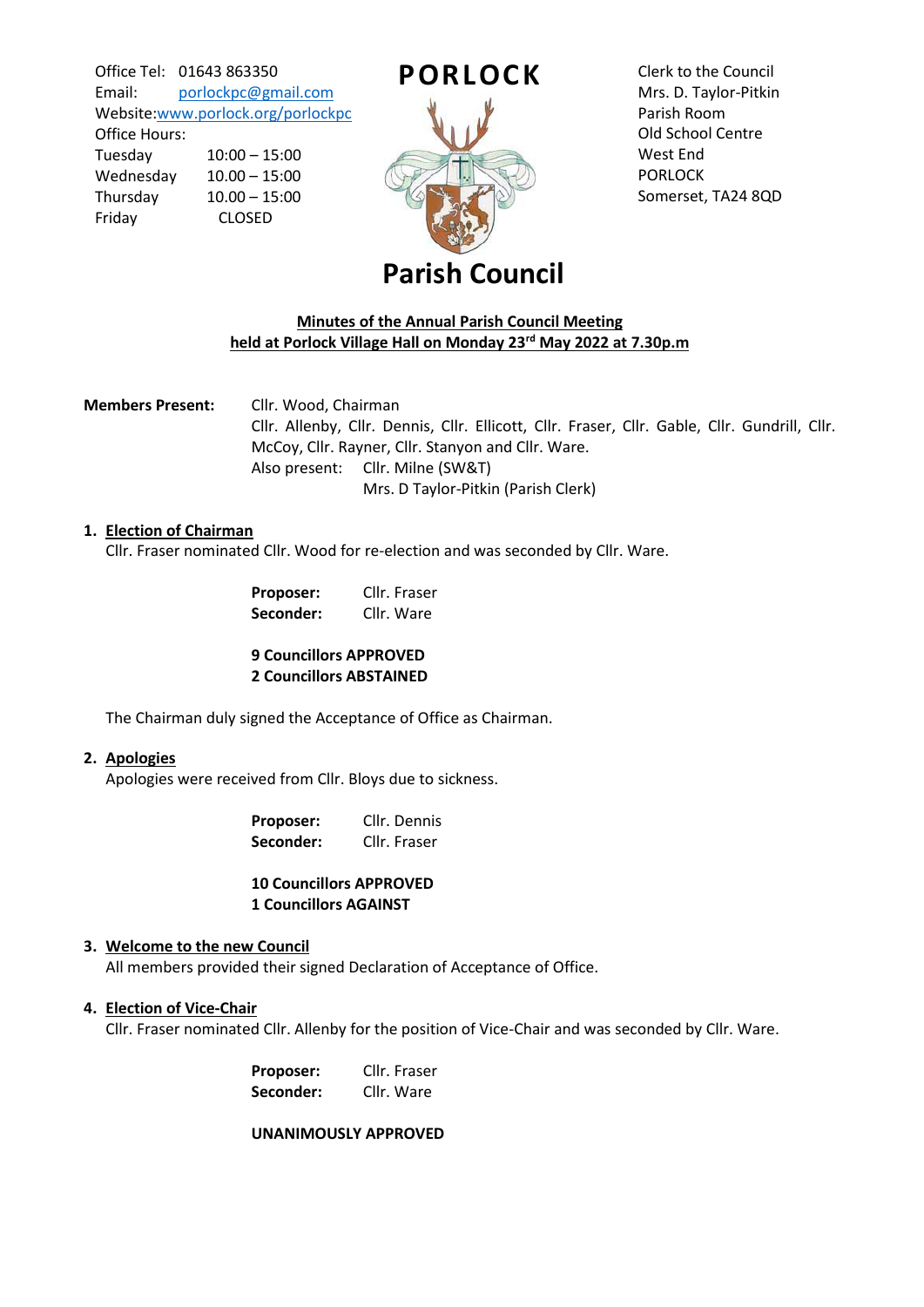# **5. Appointment of Committees & Representatives and review of PPC Meeting Schedule.**

As a result of the newly elected councillors, several changes have been made to the committees and an updated list is attached. The new Finance Committee are scheduled to meet on Tuesday  $31^{st}$  May 2022 at 10am in the Parish Office.

| Proposer: | Cllr. Dennis   |
|-----------|----------------|
| Seconder: | Cllr. Ellicott |

#### **UNANIMOUSLY APPROVED**

i. PPC to APPROVE the appointment of Mr. N Boden as a Consultant to the PPC Planning Committee. Following raised concerns regarding the appointment of Mr. Boden as an advisor/consultant the Clerk clarified that Mr. Boden had previously served as the Chairman of the Planning Committee and Vice-Chair of the PPC. During his time on the Planning Committee he had provided vital information on current rules and legislation held by ENPA. Previously the process was for Mr. Boden to provide his comments/recommendations to the Planning Committee, the Planning Committee will then decide to support Mr Boden's recommendations or provide their own.

> **Proposer:** Cllr. Dennis  **Seconder:** Cllr. Stanyon

**10 Councillors APPROVED 1 Councillors AGAINST**

**6. Declarations of Interest and Disclosable Pecuniary Interest Dispensations**

Both Cllr. Allenby and Cllr. Rayner noted their interests in Item 17 due to either work or family connections.

**7. PPC to confirm review of the PPC Standing Orders, new Code of Conduct, Financial Regulations and list of Policies**

It was noted that the PPC documentation is to be reviewed by the Policies and Documents Committee and shall be presented to Full Council shortly.

# **8. To APPROVE and sign the Minutes of the Meeting held on the 13th April 2022.**

It was noted that the minutes previously circulated of the meeting held on the  $13<sup>th</sup>$  April 2022 be approved and signed as a correct record.

> **Proposer:** Cllr. Ware **Seconder:** Cllr. McCoy

**6 Councillors APPROVED**

#### **5 Councillors ABSTAINED**

\*To clarify the reason for the number of abstentions is due to a number of new Councillors and absences of current Councillors at this meeting.

#### **9. Matters to report for information purposes only and action points raised at previous meeting:**

Policies and Documents Committee to review the following PPC documentation:

- a. PPC Standing Orders
- b. New Code of Conduct
- c. PPC Financial Regulations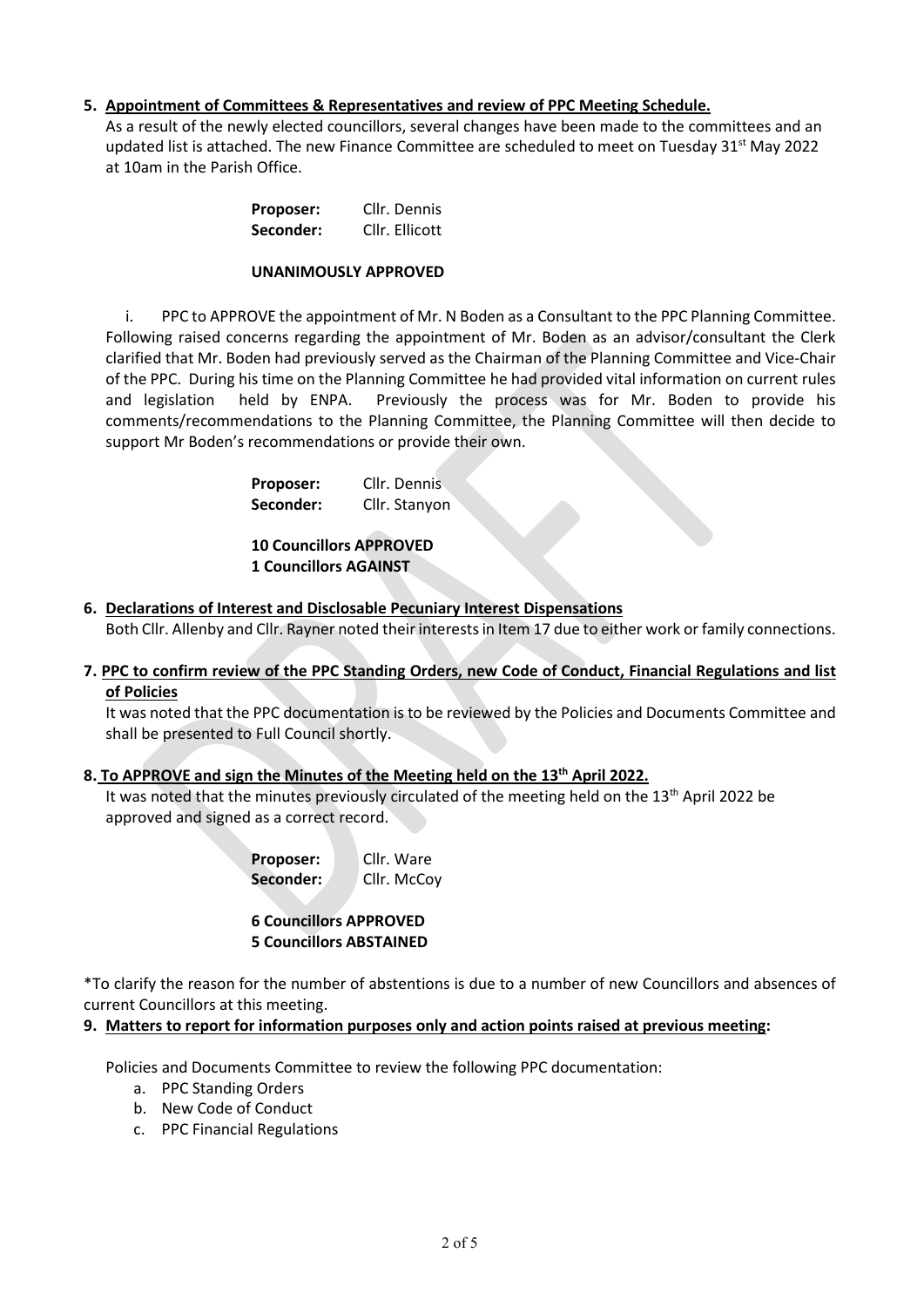# **10.Confirmation of present eligibility of the General Power of Competence**

The Clerk reiterated from the previous meeting that she is working towards her qualification and has been granted an extension of three months to re-submit two units. The CiLCA qualification consists of 5 Units with 30 Learning Outcomes. The Clerk requested understanding with the delay in the qualification, largely due to the increased workload over the last two years and limited time to devote to the studies.

The meeting was adjourned for public participation.

# **11. Public Participation**

None were present.

The meeting was reconvened.

#### **12.Chairman's Announcements**

The Chairman wished to thank the outgoing Councillors Mr. N Boden, Mr. A Briggs, Mr D McCanlis and Mrs. L Thornton for their contributions and hard work during their time in Public Office.

# **13.Somerset County Council and District Councillors' reports**

# **Cllr. Milne, Somerset West and Taunton District Council:**

Cllr. Milne introduced himself to the new Councillors and confirmed that Cllr. Pugsley and Cllr. Nicholson will continue in their roles for the foreseeable future and Cllr. Milnes time at the District Council will continue for one more year.

#### A39 Closures

Cllr. Milne noted that further closures for the A39 are to be scheduled for the 09th June to the 15<sup>th</sup> June2022 and the 15<sup>th</sup> June to the 02<sup>nd</sup> July 2022. The closures are expected to last all day with diversions provided.

#### Green Bin Collection

Cllr. Milne confirmed a number of complaints had been received following a number of failed collections. Cllr. Milne asked the PPC to notify him should this continue.

# **14. Finance: May accounts to be passed for payment – Clerk to report.**

**Please see attached list:**

**Proposer:** Cllr. Stanyon **Seconder:** Cllr. Fraser

# **UNANIMOUSLY APPROVED**

#### **15.PPC to consider enlisting a contractor to maintain the floral displays provided by the ETCRF/PHSSG.**

The Clerk noted that at the time of publishing the Agenda it was not understood that the number of floral displays to be considered has grown from the original displays provided by the PHSSG and now number 15 in total. It was proposed that the PPC APPROVE in principle the appointment for the Floral Display Maintenance position. The available funds are to be reviewed at the next Finance Committee Meeting, and a list of responsibilities and a comprehensive plan is to be provided for review to the Staffing and HR Committee.

| Proposer: | Cllr. Allenby  |
|-----------|----------------|
| Seconder: | Cllr. Ellicott |

#### **UNANIMOUSLY APPROVED**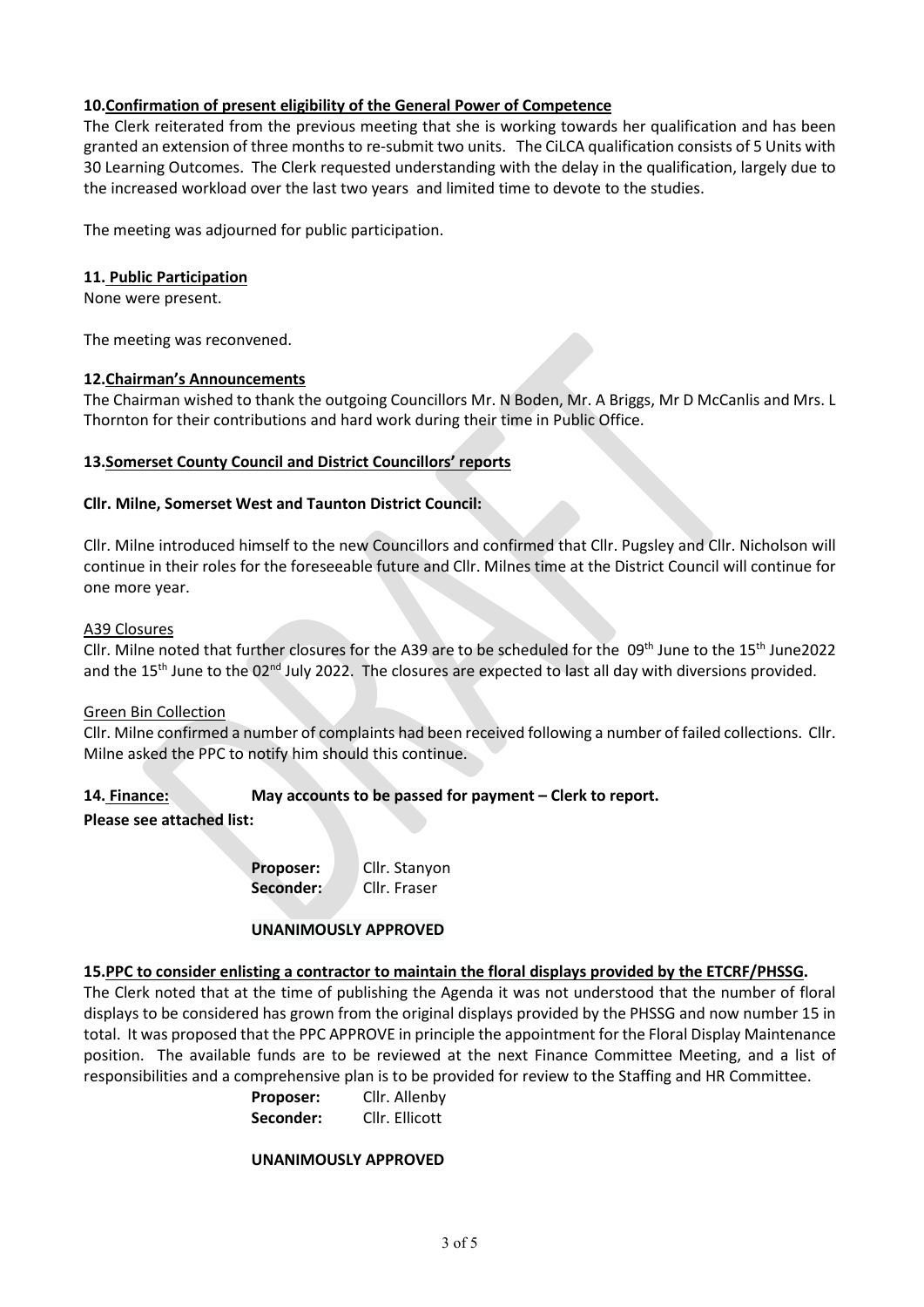#### **16.PPC to review Porlock and Porlock Weir conservation areas.**

All councillors were provided with a link to the appraisals and were invited to provide their feedback.

#### **Action Point: Chairman requested a walk round is arranged with Mr Thwaites for members of the PPC.**

# **17.PPC to consider a request from Stacked Wonky to use the Orchard at the OSC on scheduled days throughout the summer term.**

After a brief discussion it was confirmed, subject to the receipt of relevant Risk Assessments the PPC support the request.

> **Proposer:** Cllr. Gundrill **Seconder:** Cllr. Ellicott

#### **UNANIMOUSLY APPROVED**

# **18.PPC to consider a transfer to BT Cloud Phone to enable a recording facility at the Parish Office for all outgoing and incoming telephone calls.**

Following the receipt of a number of aggressive phone calls the Clerk has requested that all phone calls to the Parish Office are now recorded to provide the Clerk with greater support during these situations. The Cloud Phone records both incoming and outgoing phone calls and all participants of the phone calls are made aware of the recording.

| Proposer: | Cllr. Fraser  |
|-----------|---------------|
| Seconder: | Cllr. Stanyon |

#### **UNANIMOUSLY APPROVED**

# **19. Update on potential traffic calming measures for the A39 – Chairman to report**

The Chairman reported that this is underway and progress should be seen shortly. It was confirmed that Somerset Highways have agreed to cover the costs of the process. Selworthy Council are currently applying for a grant to provide a flashing speed sign for installation.

#### **20.Update on Dunster Steep**

Chairman advised progress has been made with Western Power who have agreed to grant a permanent easement to enable the connection of the desired areas. Solicitors have been instructed to progress the grant of the strip of land from New Place to the PPC. Funding for the design and construction work will be sought once the legalities with New Place and Western Power have been concluded.

#### **21.Update on Unitary Council**

None were available.

#### **22.Correspondence**

None were noted.

#### **23. Reports from Outside Bodies**

#### Coastal Communities Team

The Chairman reported that the Art Group are holding a meeting at Stacked Wonky Head Quarters on the 08th June 2022.

Dovery Manor Nothing to report.